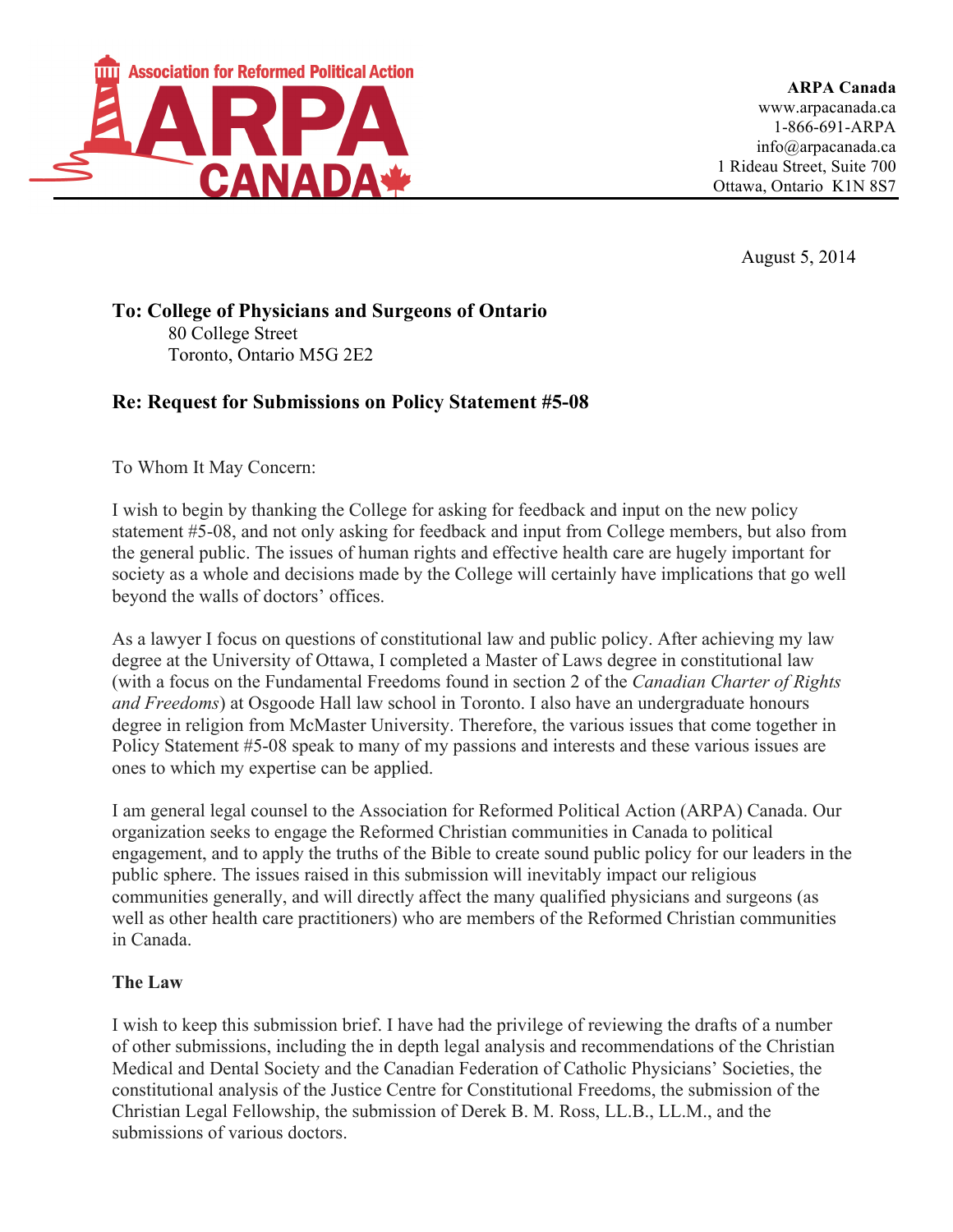

As far as legal analysis goes, I cannot improve on what has already been written. All of these reputable organizations and individuals have accurately captured what the law and our Constitution require of the College. I concur with their submissions and in particular agree that:

- 1. The *Ontario Human Rights Code* (and thus the Policy Statement #5-08) must be interpreted in light of, and are subject to, the *Canadian Charter of Rights and Freedoms*;
- 2. The *Charter* protects the freedom of religion and conscience of every individual Canadian from the unjust interference of the State and the Supreme Court of Canada has said that this protection is "jealously guarded";
- 3. Doctors and surgeons do not lose the protection of the *Charter* simply because they are employed by the State;
- 4. Doctors and surgeons also benefit from the rights enumerated in the *Code* and the State (which includes the Ontario government and any administrative body it sets up, including the College) must abide by the Code as well;
- 5. The balancing of rights requires a proper understanding of what rights are actually being engaged. There is no right of a patient to receive any medical treatment they wish from any medical practitioner the patient happens to meet with.

The above legal principles are not simply legal rules that the College must abide by; these legal rules, if followed, will result in better medicine, better health care and better medical research. Ultimately, the College must follow the law as it currently stands for public policy reasons as much as for legal reasons. Allow me then to spend a bit of time discussing those policy reasons.

# **Public Policy**

Liberal political theory was born as an attempt to spare politics and law from becoming embroiled in moral and religious controversies. But this ambition cannot succeed. Many of the most hotly contested issues of medicine, justice, rights and politics cannot be debated without taking up controversial moral and religious questions. As Harvard Professor Michael J. Sandel, one of the leading political philosophers in the world today, wrote in his 2009 book *Justice: What's the Right Thing to Do?*

In deciding how to define the rights and duties of citizens, it's not always possible to set aside competing conceptions of the good life. And even when it's possible, it may not be desirable.

Asking democratic citizens to leave their moral and religious convictions behind when they enter the public realm may seem a way of ensuring toleration and mutual respect. In practice, however, the opposite can be true. Deciding important public questions while pretending to a neutrality that cannot be achieved is a recipe for backlash and resentment. A politics emptied of substantive moral engagement makes for an impoverished civic life. It is also an open invitation to narrow, intolerant moralisms. Fundamentalists rush in where liberals fear to tread.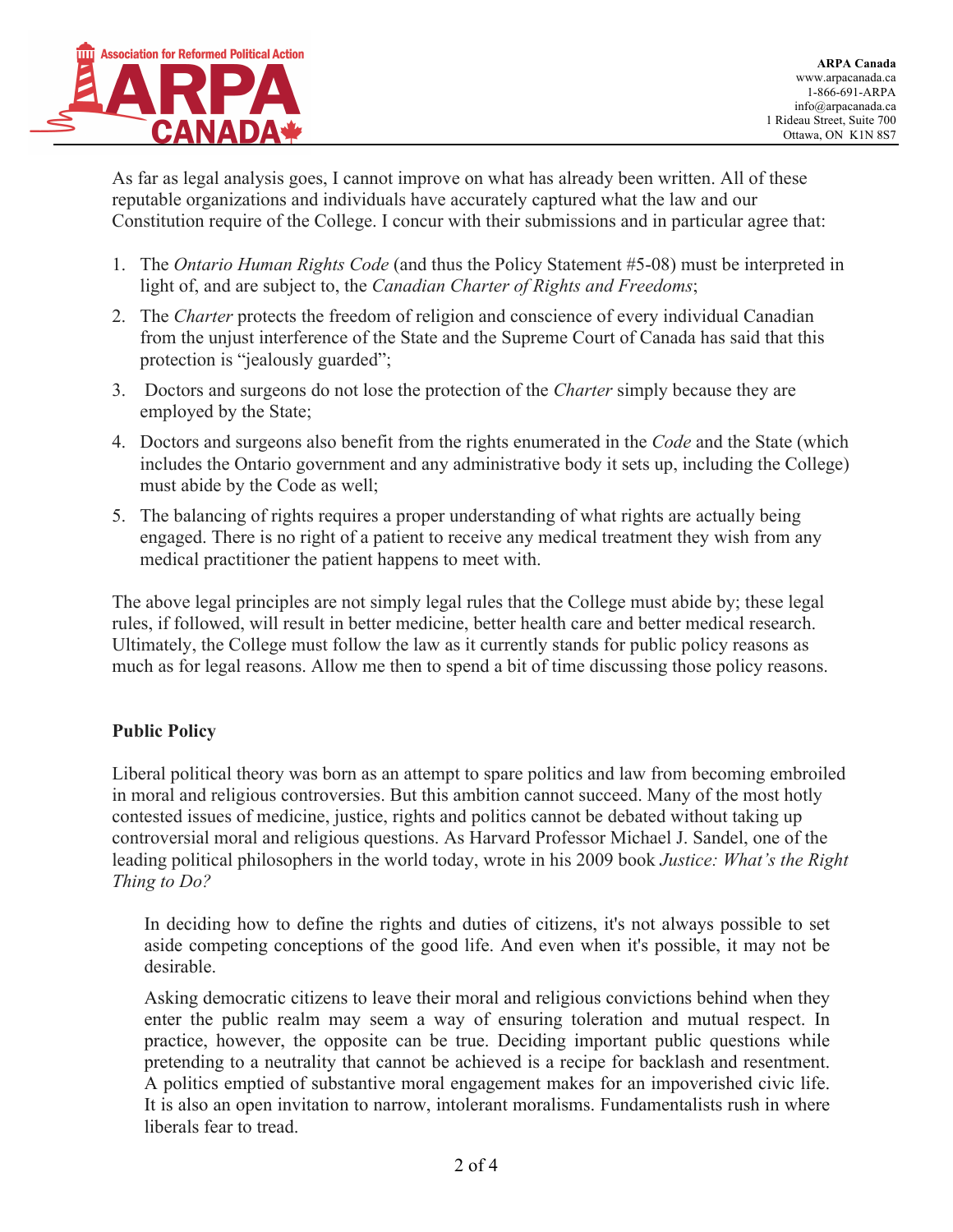

Professionals and lay people who disparage or dismiss a religious argument or objection simply because it is informed by a particular religious tradition demonstrate a not-so-subtle form of religious intolerance, bias and sometimes condescension. Consider, for example, the objections to female genital mutilation: some Christian doctors object to the practice on religious grounds – the procedure is cruel, unnecessary and misogynistic, informed by an ideology contrary to God's design for sexuality. Should the College wade into whether or not a surgeon is objecting to performing the procedure for the "right" reasons, that is, whether or not "secular", "scientific" or "religious" reasons are used? Obviously not.

The practice of good medicine requires robust discussion and deliberation of multiple perspectives and multiple fields of inquiry, including religion. How else do we get free inquiry? How else do we pursue better medicine, better treatments, better practices? If all doctors must prescribe whatever a patient asks for, as long as it is available on the market, how far would the College be willing to go? Must a physician wait for a study to confirm suspicions of an ineffective and deadly treatment, (and logically to also wait for the resulting government ban) before the physician can stop prescribing certain immunization protocols? Or what of apotemnophilia? Must a surgeon comply with a patient's request for the surgical removal of an otherwise healthy limb or appendage simply because the patient has a desire to be an amputee?<sup>1</sup> Perhaps a surgeon can only object if the objection is non-religious in nature.

A robust protection of physicians' conscience rights means better health care. Good medicine requires ethical and clinical judgment on the part of physicians. Remember that doctors are incredibly intelligent and highly trained professionals; they do not make their conscientious objections lightly. Such conscientious objections will dovetail with their medical training and research.

Part of the problem today is the explosion of self-diagnosis. With the availability of the internet, many patients believe they know more than their physicians. (Perhaps watching too many episodes of House has something to do with this too – it's probably not Lupus though.) However, a policy that subjugates a physician's conscience to the whims and desires of patients only reinforces this trend. It puts the patient's desires (sometimes based on terribly inaccurate information) above the medical judgment of a physician. While a physician may not impose a course of treatment on a patient without the patient's consent, neither should a patient impose a course of treatment on a physician, without the doctor's consent.

<sup>&</sup>lt;sup>1</sup> Lest the College think I'm being unreasonably extreme, please see Tim Bayne and Dr Neil Levy's article, "Amputees" By Choice: Body Integrity Identity Disorder and the Ethics of Amputation" (2005) *Journal of Applied Philosophy*, 22/1: 75-86 in which they argue that there may be times when amputating perfectly healthy limbs could be morally permissible.